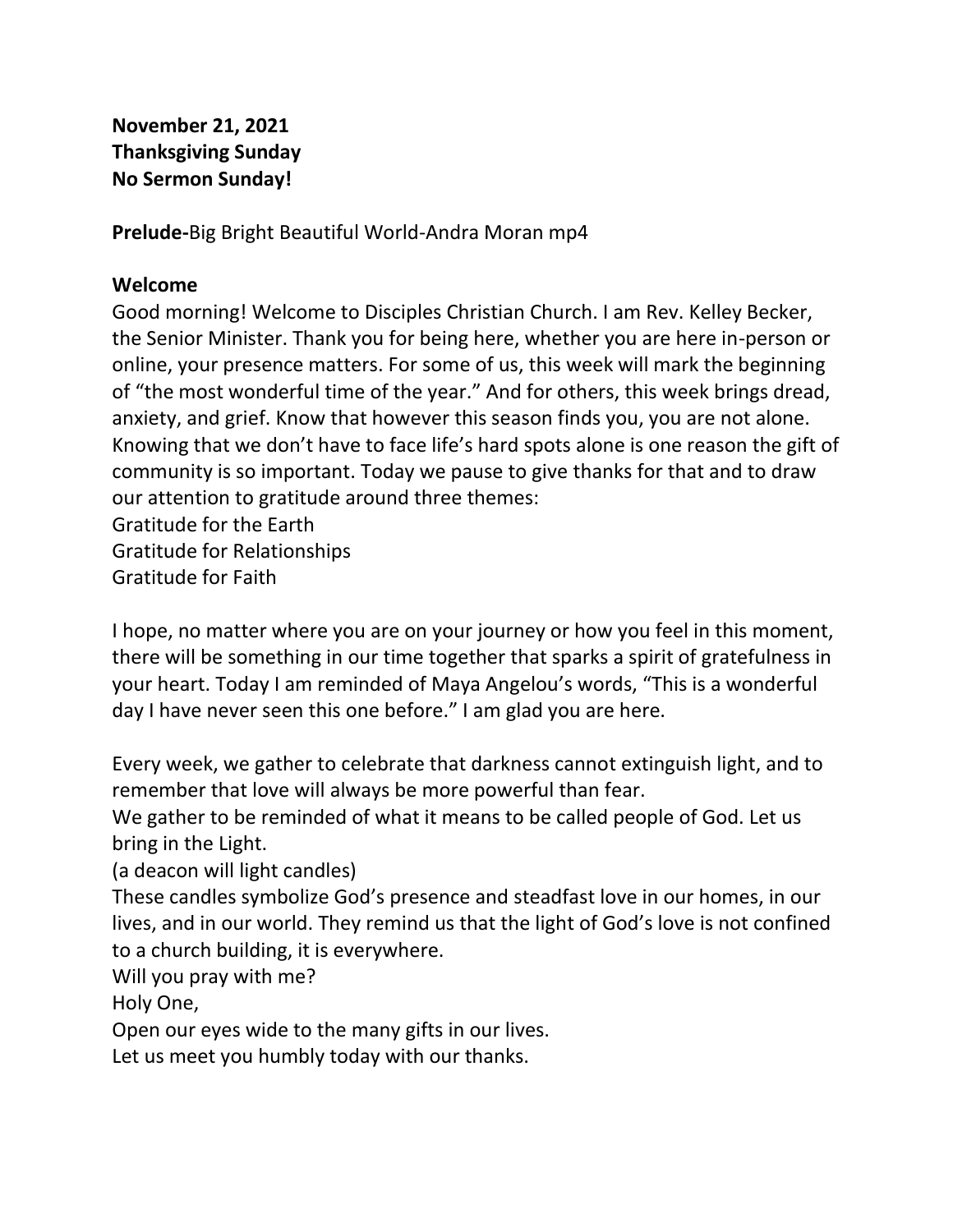Settle our restlessness and quiet the relentless wanting of our souls. Help us find what we need in these moments as we turn our attention to you. Remind us of your faithful presence and all the ways you have shown up for us again and again. Amen.

When it was time for our faith ancestors to come into God's presence, they literally went 'up' to the gates of the temple, singing and chanting as they went into the temple courts where God's presence was thought to dwell. In our tradition, we tend to think of God's presence not just in one place, like a temple, but in us and all around us everywhere. Though we don't have to hike up a mountain to get to God, it is still appropriate that we sing ourselves into worship this morning!

Please stand in body or spirit as we worship together.

#### **Hymns: For the Beauty of the Earth CH #56 v. 1,2**

#### **Centering: Gratitude for Earth**

Within the Celtic tradition, there is the belief that as we experience the beauty of the earth, we do so firmly planted in our physical bodies and also aware in our hearts that what we are experiencing is a holy gift from the One who loved all of creation into existence. With that spirit of gratitude, we come to appreciate God's creativity and our own call to be stewards for all of creation. From the tradition of the prophet Isaiah, we read: For thus says the Lord, who created the heavens (God is God!), who formed the earth and made it (God established it; God did not create it a chaos, God formed it to be inhabited!): I am the Lord, and there is no other.

On your way into the sanctuary today, I hope you picked up a leaf. If you are worshiping at home, use the comments as your digital leaf. As we reflect on the beauty of nature and all that God created, you are invited to write on your leaf, one part of creation for which you are especially thankful today. When you are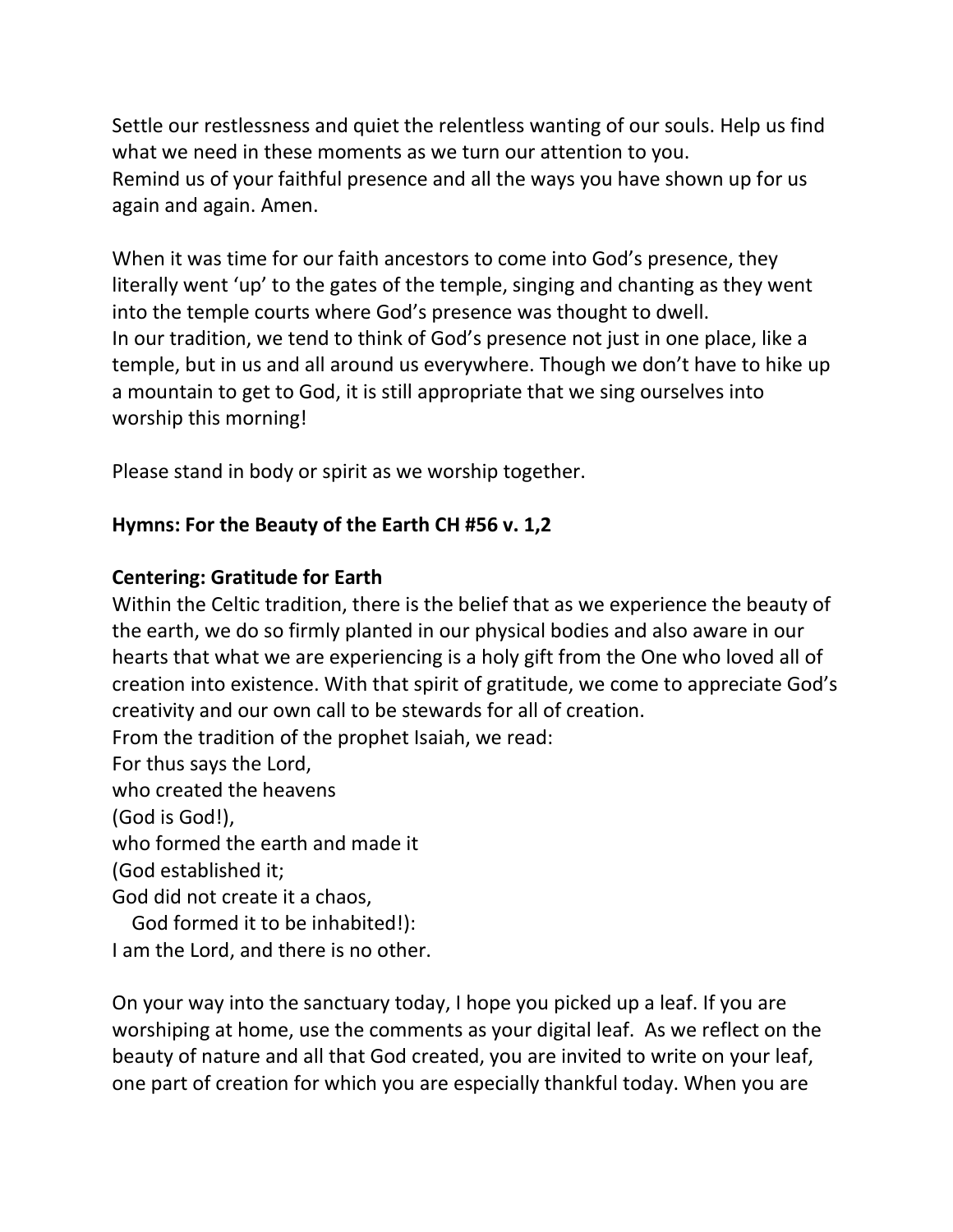ready, add your leaf to our fall leaf pile in front of the communion table. Rev. Hubbard, will you be sure the comments from the at-home worshipers get added to our pile?

# **Special Music: Everything is Holy Now (Scott Taylor)**

#### **Prayer for Creation**

Thank you seems not enough, Architect-of-All. Every creature and utterance. Every rock and smudge of dirt. Every grain and root. Everything proclaims your goodness and worships your creativity. Through color Through shape Through scent Through form Through sound We pause in gratefulness before you, God. This world. This beautiful world. Your creation. This ball named Earth. Wrapped in healing waters. Held in warm light. Gifted to be love so that we in turn, love the world. Thank you seems not enough. May our joy be held today, knit together in the whole of creation. Amen.

## **Hymn: For the Beauty of the Earth CH #56 vs. 4,5**

# **Time for Children**

## **Centering: Gratitude for Relationships**

An important component of Jesus' ministry was being WITH others, DWELLING with them. How we dwell with one another in thanksgiving and gratitude forms us for deepening relationships. With thanks-full hearts we come together, holding space for one another, loving deeply with each other, and dwelling alongside each other as God's beloved in the world.

May we feel at home with each other through our faith.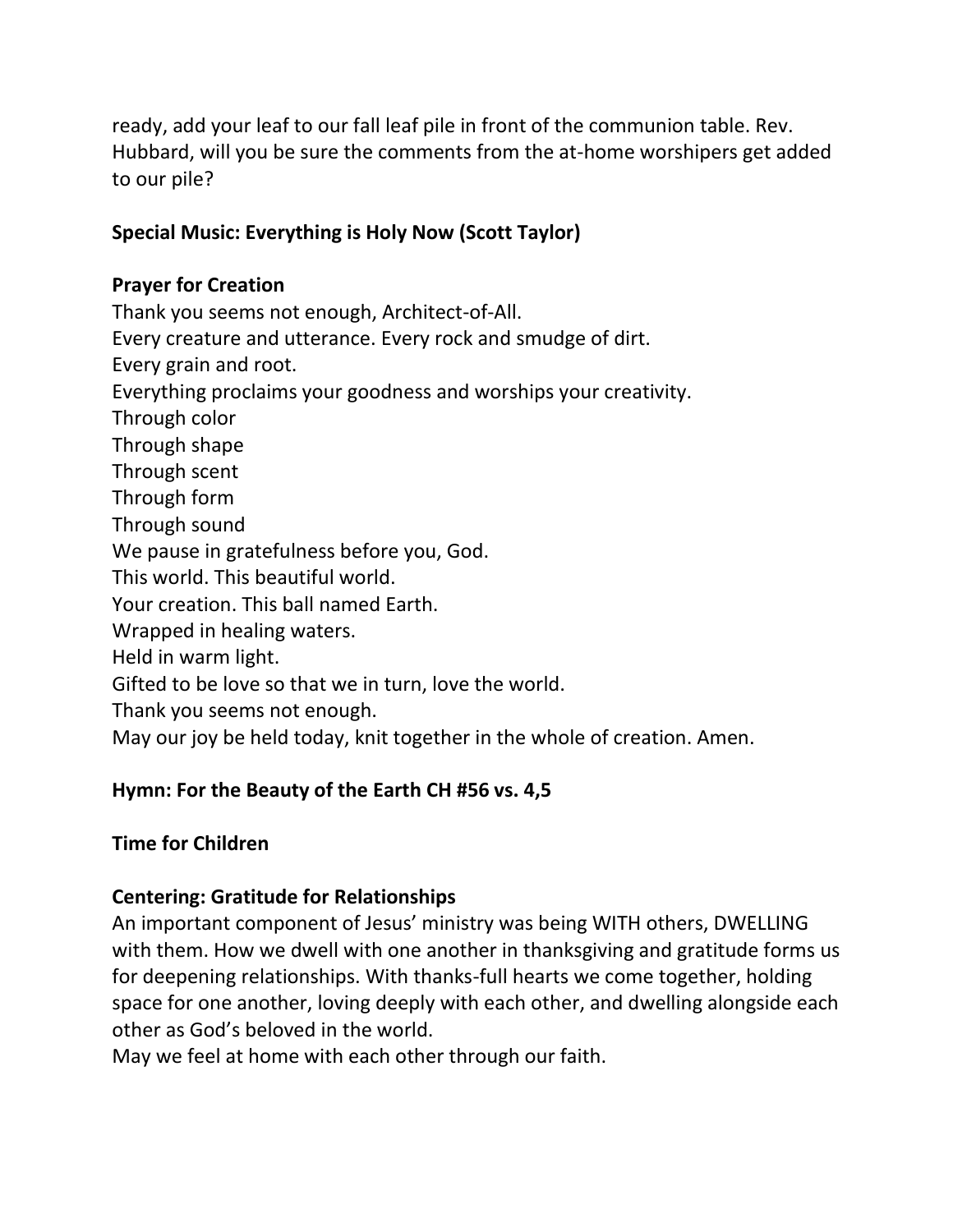One of the ways in which we dwell with each other is by praying with and for each other. Each week, we share what brought us joy that week and also the things that have our hearts troubled. If you are worshiping in-person, you are invited to fill out a prayer request form and put it in the basket on the communion table. The forms are on the table by the door. If you are worshipping online, you are invited to share, in the comments of this broadcast, your prayer requests. We would love to celebrate what is bringing you joy and pray with you this week about your concerns.

## **Prayer Song- Kum ba Yah CH #590 vs. 1,2**

#### **Prayer**

Read prayer requests-Lord, hear our prayer. Invite in-person worshipers to come forward, one at a time, and light a candle.

## **Prayer Song (cont'd)-Kum ba Yah CH #590 vs. 3, 4**

#### **Pastoral Prayer**

**Special Music: Messengers (Scott Taylor)**

## **Centering: Gratitude for Our Faith**

Within our faith tradition, we follow the teachings and ways of Jesus. Together, we embrace rituals of hospitality, shelter, and table to reflect God into the world. As we gather for worship, we become keenly aware that we are on a journey to more fully and wholistically integrate our faith as we seek to live in relationship with God, made real in the life of Jesus. Together we reflect deeply. We pray unceasingly. We serve faithfully, for this is how we share our gratitude for our God who is the author of love.

#### **Communion**

One of the ways we live out our faith is by gathering at the communion table each week. It is there that we proclaim with confidence that there is a place in the kindom of God for everyone. There is a place set for each one of us at this abundant table that offers us community, forgiveness, fresh starts, and so much love.